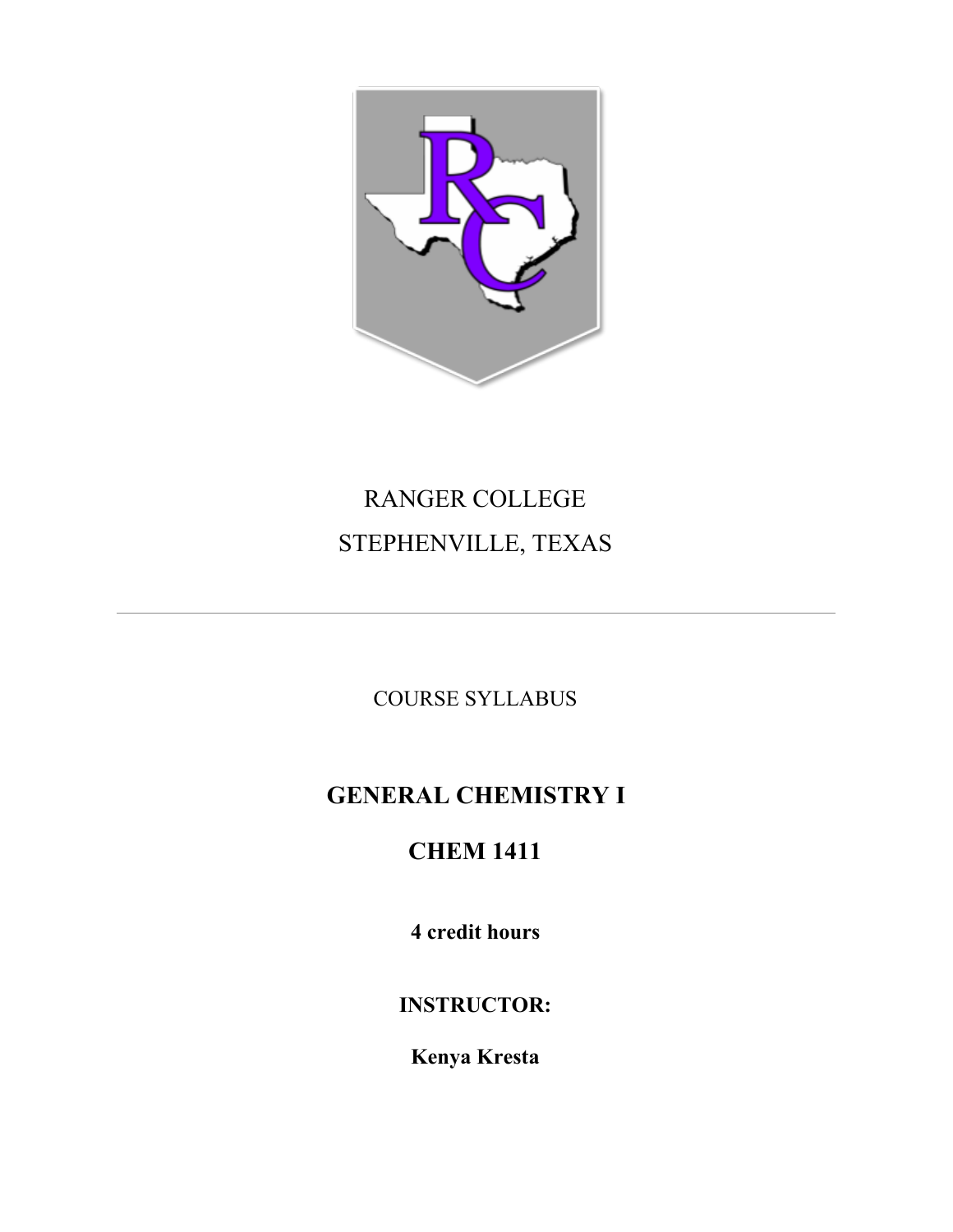| <b>INSTRUCTOR:</b> | Kenya Kresta                                             |
|--------------------|----------------------------------------------------------|
| EMAIL:             | kenya.kresta@sville.us                                   |
| <b>OFFICE:</b>     | Room 513, Stephenville High School                       |
| PHONE:             | 254.968.4141 x, 6476                                     |
| HOURS:             | Monday through Friday, 12:00 pm -1:00 pm. Other times by |
| appointment.       |                                                          |

#### **I. Texas Core Curriculum Statement of Purpose**

Through the Texas Core Curriculum, students will gain a foundation of knowledge of human cultures and the physical and natural world, develop principles of personal and social responsibility for living in a diverse world, and advance intellectual and practical skills that are essential for all learning.

#### **II. Course Description**

General Chemistry I (3-3) 4005015403 Fundamental principles of chemistry for majors in the sciences, health sciences, and engineering; topics include measurements, fundamental properties of matter, states of matter, chemical reactions, chemical stoichiometry, periodicity of elemental properties, atomic structure, chemical bonding, molecular structure, solutions, properties of gases, and an introduction to thermodynamics and descriptive chemistry.

## **III. Required Background or Prerequisite**

Prerequisite: MATH 1314 College Algebra (3 SCH version) or equivalent academic preparation.

## **IV. Required Textbook and Course Materials**

**Text:** Brown, Theodore E., H. Eugene LeMay, and Bruce E. Bursten, et al. Chemistry: The Central Science. ISBN 978-0-321-69672-4. Upper 12th Edition (2012). Upper Saddle River, NJ: Prentice Hall. (required for homework and class)

**Solutions Manual:** Brown, Theodore E., H. Eugene LeMay, and Bruce E. Bursten, et al. Solutions, Chemistry: The Central Science. 12th Edition (2012). Upper Saddle River, NJ: Prentice Hall. (Optional)

**Calculator:** Scientific or graphing calculator (required for homework and class). TI -30XIIS is sufficient. You may not use your phone during class, tests or lab as a calculator.

**Safety Glasses:** Required for all laboratory experiences. You may purchase these at Wal-Mart and most hardware stores. You will not be allowed to do lab without them. Please bring them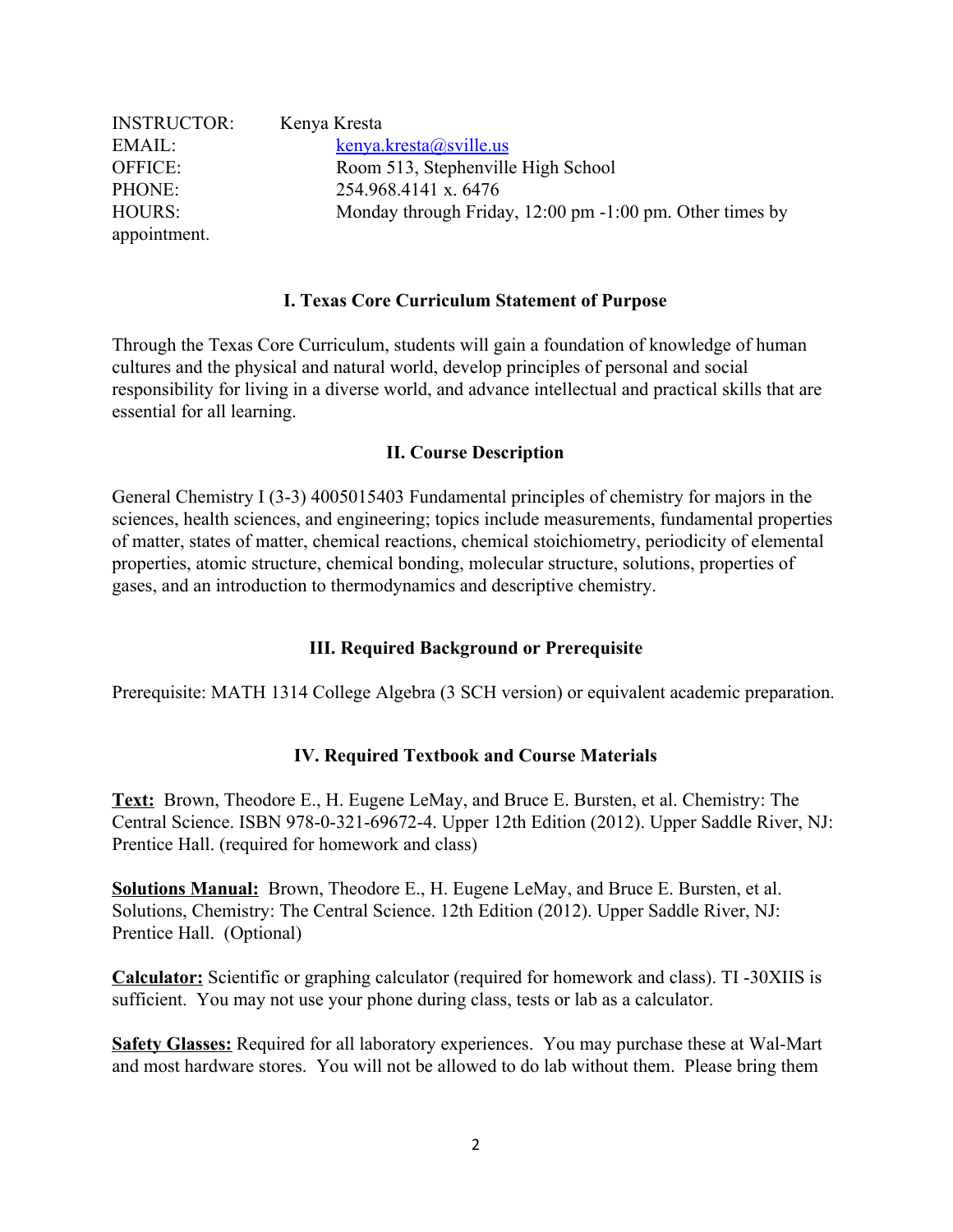with you to lab during the second week of class. If you wear clear prescription glasses that cover eyes sufficiently you may wear those. No sunglasses please.

## **V. Course Purpose**

General Chemistry I will focus on describing, explaining, and predicting natural phenomena using the scientific method and involves the understanding of interactions among natural phenomena and the implications of scientific principles on the physical world and on human experiences.

## **VI. Learning Outcomes**

- Define the fundamental properties of matter.
- Classify matter, compounds, and chemical reactions.
- Determine the basic nuclear and electronic structure of atoms.
- Identify trends in chemical and physical properties of the elements using the Periodic Table.
- Describe the bonding in and the shape of simple molecules and ions.
- Solve stoichiometric problems.
- Write chemical formulas.
- Write and balance equations.
- Use the rules of nomenclature to name chemical compounds.
- Define the types and characteristics of chemical reactions.
- Use the gas laws and basics of the Kinetic Molecular Theory to solve gas problems.
- Determine the role of energy in physical changes and chemical reactions.
- Convert units of measure and demonstrate dimensional analysis skills.
- Use basic apparatus and apply experimental methodologies used in the chemistry laboratory.
- Demonstrate safe and proper handling of laboratory equipment and chemicals.
- Conduct basic laboratory experiments with proper laboratory techniques.
- Make careful and accurate experimental observations.
- Relate physical observations and measurements to theoretical principles.
- Interpret laboratory results and experimental data, and reach logical conclusions.
- Record experimental work completely and accurately in laboratory notebooks and communicate experimental results clearly in written reports.
- Design fundamental experiments involving principles of chemistry.
- Identify appropriate sources of information for conducting laboratory experiments involving principles of chemistry.

## **VII. Core Objectives**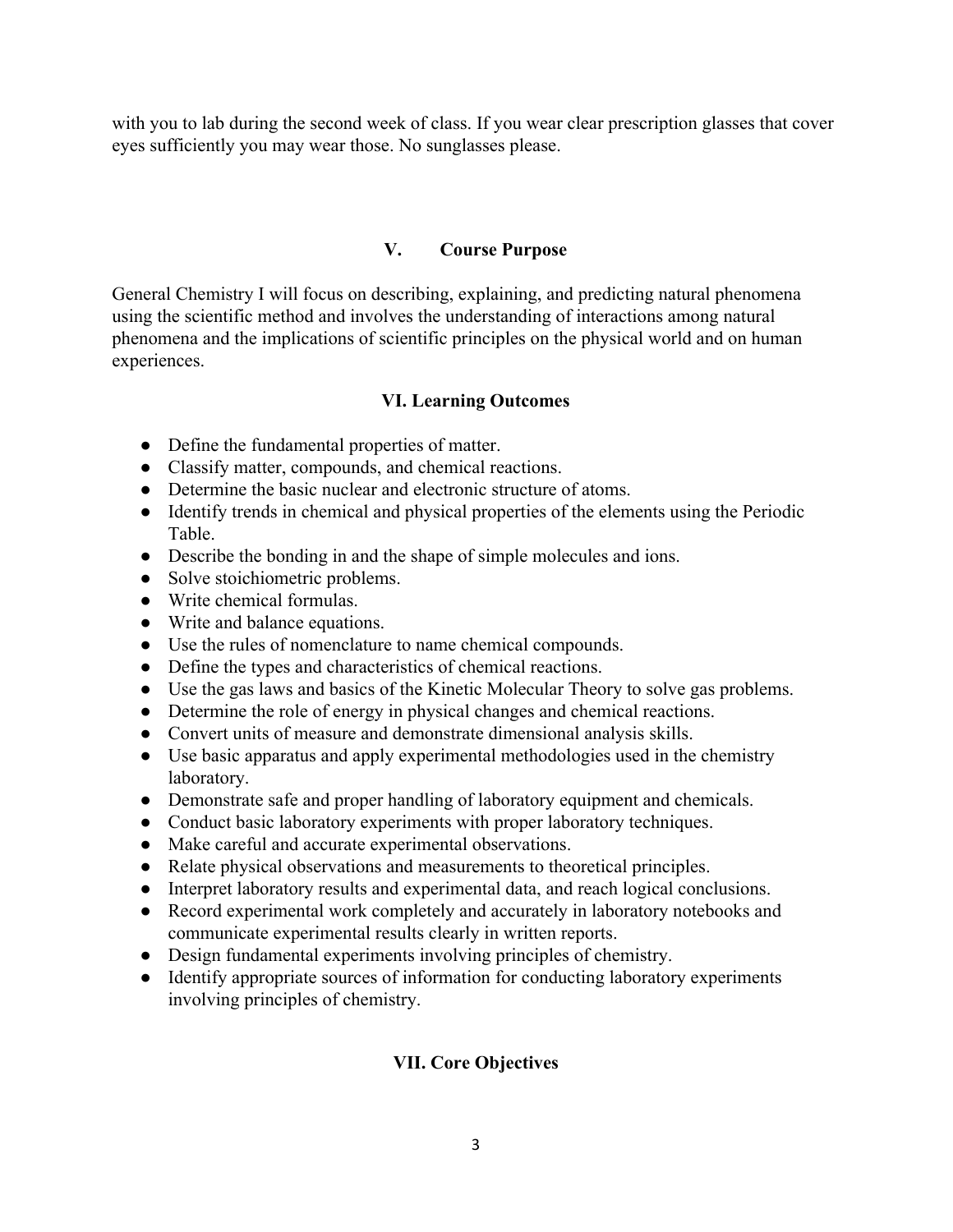This course meets the following of the six Core Objectives established by Texas:

- ☒ **Critical Thinking Skills (CT)** Creative thinking, innovation, inquiry, and analysis; evaluation and synthesis of information
- $\boxtimes$  **Communication Skills (COM)** effective development, interpretation and expression of ideas through written, oral, and visual communication
- $\boxtimes$  **Empirical and Quantitative Skills (EQS)** The manipulation and analysis of numerical data or observable facts resulting in informed conclusions
- $\boxtimes$  **Teamwork (TW)** The ability to consider different points of view and to work effectively with others to support a shared purpose or goal
- $\Box$  **Social Responsibility (SR)** Intercultural competence, knowledge of civic responsibility, and the ability to engage effectively in regional, national, and global communities
- $\Box$  **Personal Responsibility (PR)** The ability to connect choices, actions, and consequences to ethical decision-making

## **VIII. Methods of Instruction**

Material will be presented in a variety of teaching styles. Chapter notes will be given via power point and white board lecture presentations. Time will be given for classroom discussions and questions and answers. Some small group work will be done in class to build collaborative study groups.

Labs are due the next lab session. Some of these laboratory exercises will require multiple days in a row to complete and will be due as indicated by instructor. Exams may be given during lecture or lab times. Be prepared for tests. Be prepared to stay the entire class and lab time each day.

## **IX. Methods of Assessment**

Grades for the course are calculated using the following guidelines:

- 25 percent (EQS, COM, CT, TW) -- daily work (quizzes, homework problems from the text, laboratory write-ups),
- 50 percent (CT, COM) -- lecture exams (multiple choice questions, short answer and problems),
- 25 percent (CT, COM) -- comprehensive final exam.

No make-up work or make-up tests will be given for unexcused absences. The lowest daily grade will be dropped. Any academic dishonesty on labs, quizzes or exams will result in a zero on that assignment.

Grading scale:  $A = 90-100\%$  B = 80-89 C = 70-79 D = 60-69 F = Below 60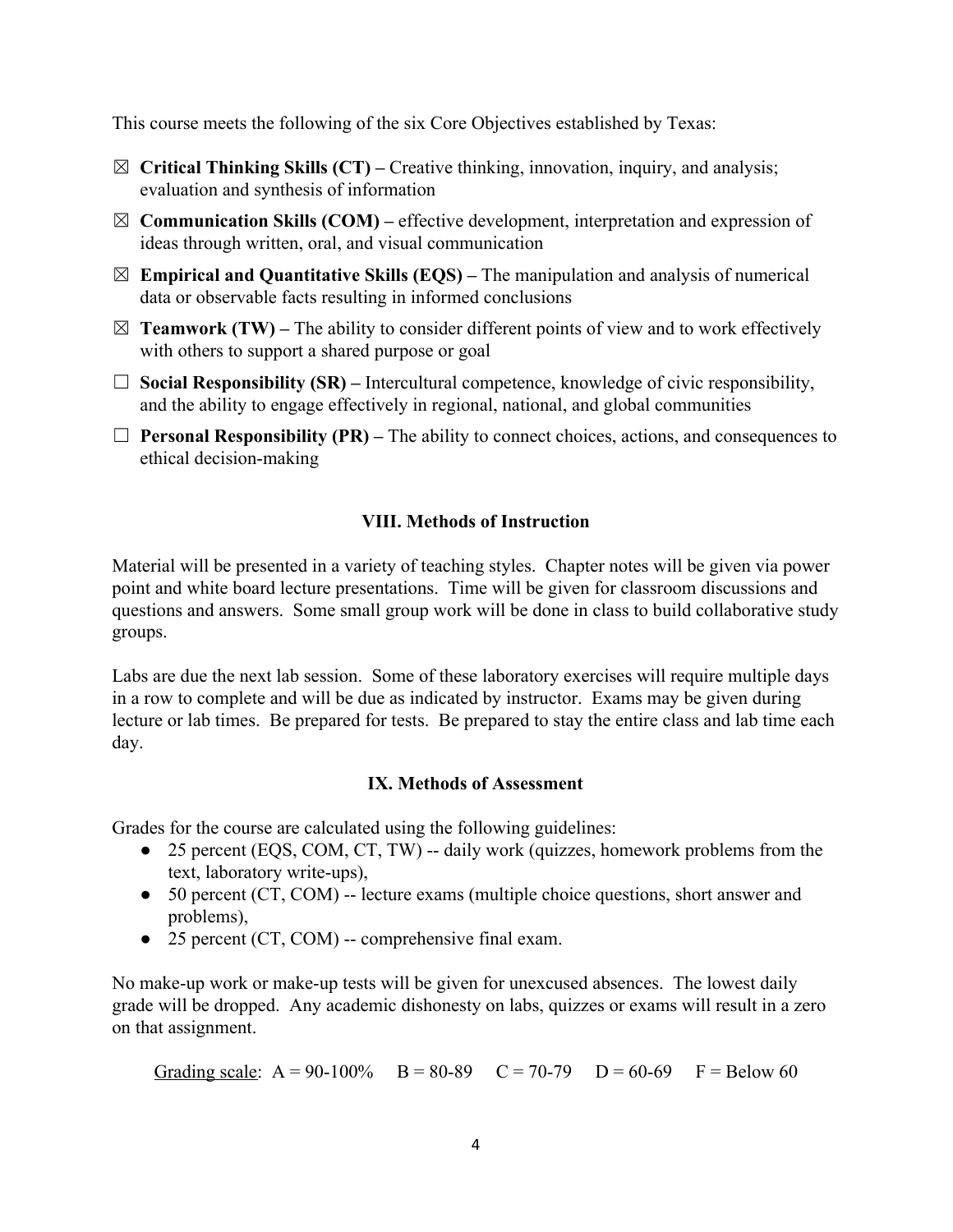## **X. Course/Classroom Policies**

The student learner is expected to attend and participate in all class and laboratory activities. Respectful and mature behavior is required by all students. The class meets daily throughout the semester and includes lab and lectures. Hands-on lab experiences are embedded throughout the semester to align with course content. Some labs will take the entire class time while others will be paired with lecture. Dates are subject to change. Make-up labs will be scheduled through the instructor and completed before or after class at a time agreed upon by the instructor and student.

Students will follow the laboratory safety procedures handed out to them on the first day of lab. Any misbehavior or intentional violation of safety rules will result in the student being asked to leave the laboratory area.

Regular and punctual attendance in all classes and labs is considered essential for optimum academic success. If the student has the equivalence of three weeks of unofficial absences, the instructor may drop the student from the course with a grade of F (Ranger College General Catalog).

Students are expected to be seated by the beginning of the lecture period. Excessive tardies (6) may be considered as absences. Excessive unexcused absences (6) may result in a grade of I (incomplete) and may result in dismissal from the course with a grade of F. It is your responsibility to inform the instructor of an excused absence. An absence is excused if you are excused by the Dean to participate in an authorized College activity or if you have a valid medical excuse. A doctor's note is necessary to make up a test.

Any student who is disruptive to the class will be dismissed from the class and may be dismissed from the course. Any student found with unauthorized notes (cheat sheets, electronic devices, etc.) during an exam or copying from another student's exam will be subject to disciplinary action. Do not leave the room or have a cell phone out during an exam. Any student misconduct will be reported to the Dean of Student Services (See Student Handbook).

Electronic devices (computers, phones) may be used in class with special permission and with the understanding that they will be used only for class material. Misuse of cell phones, or other electronic devices, in class may lead to the student having their grade lowered for this course.

No tobacco use is permitted in the building.

Most of the chapters in the text are completed in a sequential order. A primary goal of this class is to encourage students to develop a sense of self and group accountability. The students are required to purchase texts, solution manuals are optional, and labs will be provided. All students are asked to maintain a portfolio/notebook in which to keep their completed work including quizzes and laboratory reports.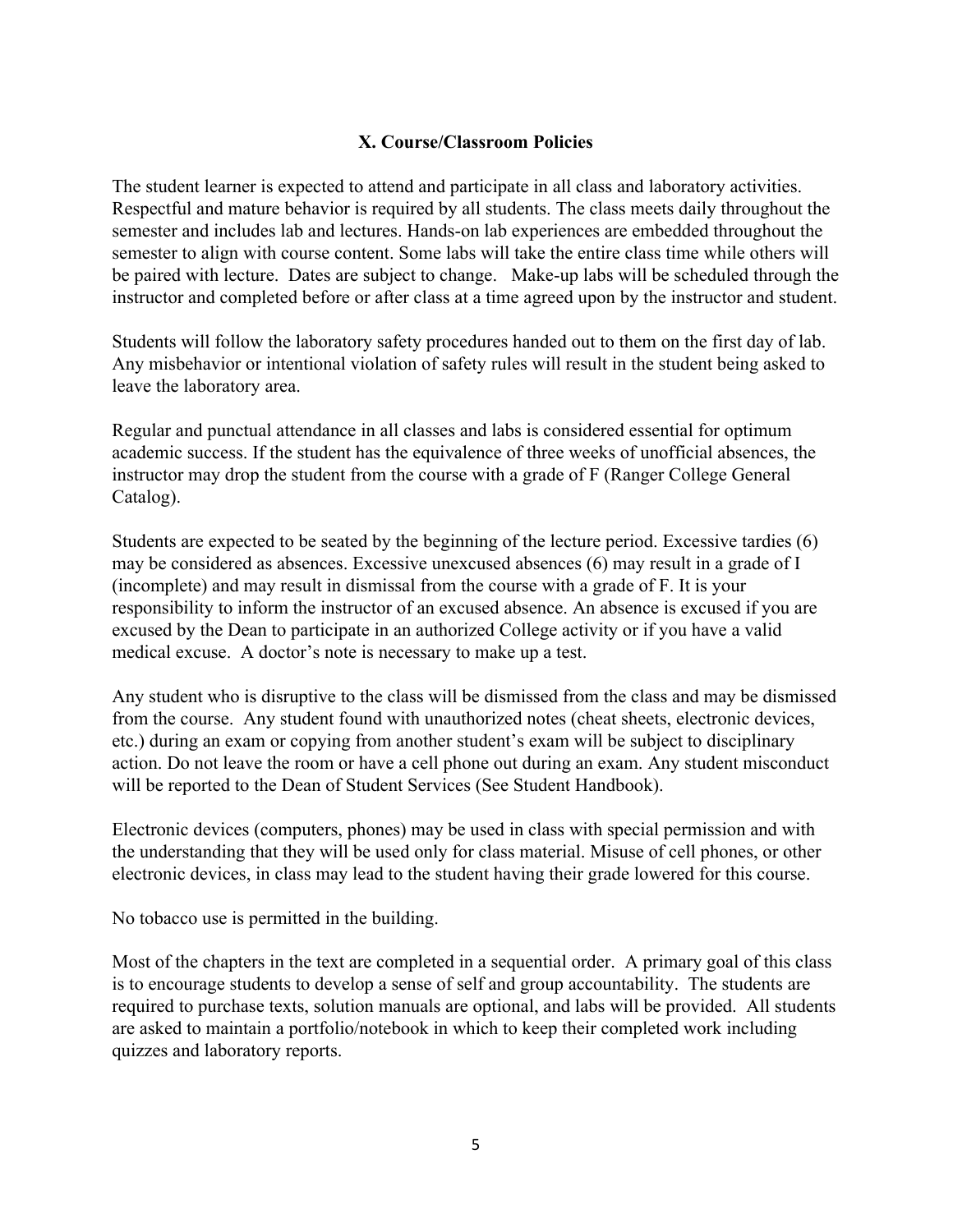When each new topic is introduced, the correlated homework problems are assigned from the textbook. These assignments are meant to be practice for the quizzes and tests so answers are provided for feedback purposes. Many students will try, in the beginning, just to "look" over the homework, but quickly learn to work within a study group to solve the problems. Students are often asked to share and defend their solutions with the class. Students are encouraged to make contributions to problem-solving in this way to reinforce that the teacher is not the only one who can work the problem. Remember, I am available most class days for tutorial help. If additional tutorial times are needed please ask.

Students are required to complete a detailed, comprehensive report of each laboratory experiment. These reports include hypothesis, procedure, collected data and observations, calculations and a valid conclusion. Some experiments are done individually, but most are done with a partner. Partners can be rotated to keep ideas and experiences varied and fresh. Both members of the group are required to manipulate the laboratory equipment and record their own observations throughout the course of the experiment and turn in their own paper.

#### **XI. Course Outline/Schedule**

| <b>Week</b><br><b>Topic</b>                                      | Lecture     |
|------------------------------------------------------------------|-------------|
| $\mathbf{1}$<br>Chapter 1 Introduction: Matter and Measurement   |             |
| 2 & 3<br>Atoms, Molecules, and Ions                              | Chapter 2   |
| <b>Test Ch. 1 &amp; 2</b>                                        |             |
| $\overline{\mathbf{4}}$<br>Chapter 3 Stoichiometry: Calculations |             |
| 5<br><b>Chemical Formulas and Equations</b>                      | with        |
| Test Ch. 3                                                       |             |
| 6<br>Chapter 4 Aqueous Reactions and                             |             |
| 7 & 8<br>Stoichiometry                                           | Solution    |
| Ch.4                                                             | <b>Test</b> |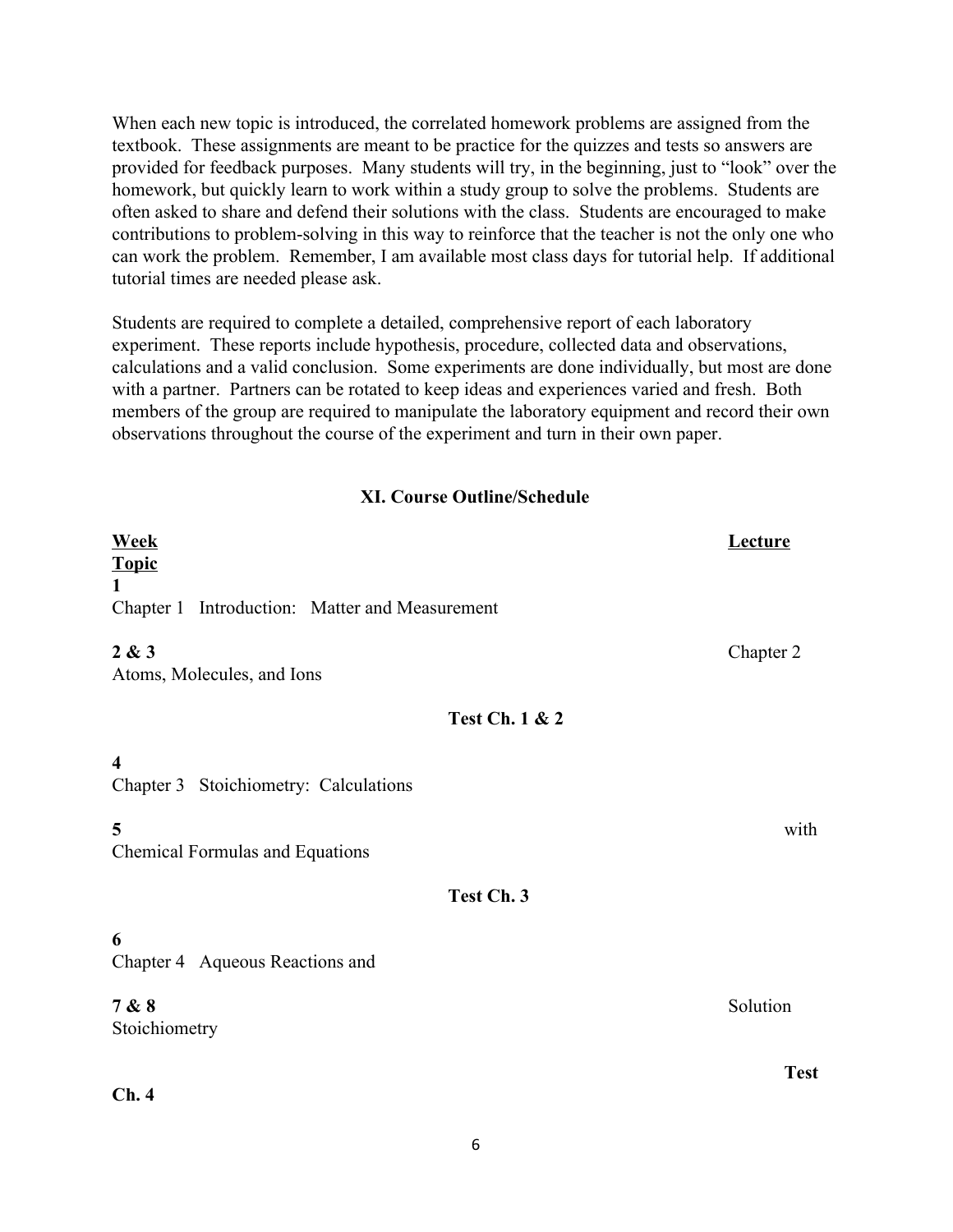#### **9**

Chapter 5 Thermochemistry

## **10** Con't.

Ch. 5

## **10 & 11** Chapter 6

Electronic Structure of Atoms

## **12**

Chapter 7 Periodic Properties of the Elements

## **Ch. 5, 6 & 7**

## **13**

Chapter 10 Gases

## **14**

Thanksgiving Break

# **15** Con't.

Ch. 10

## **16**

Semester Exam Review

## **Comprehensive Final Exam**

## **Laboratory Experiments**

| $\mathbf{1}$   | Laboratory Safety and Procedures                   |
|----------------|----------------------------------------------------|
| 2              | Measurements & Significant Figures                 |
| 3              | Density of Unknown Metals & Liquids                |
| $\overline{4}$ | Mass & Mole Relationships with Basic Stoichiometry |
| 5              | <b>Types of Chemical Reactions</b>                 |
| 6              | <b>Activity Series of Metals and Halogens</b>      |

**Test**